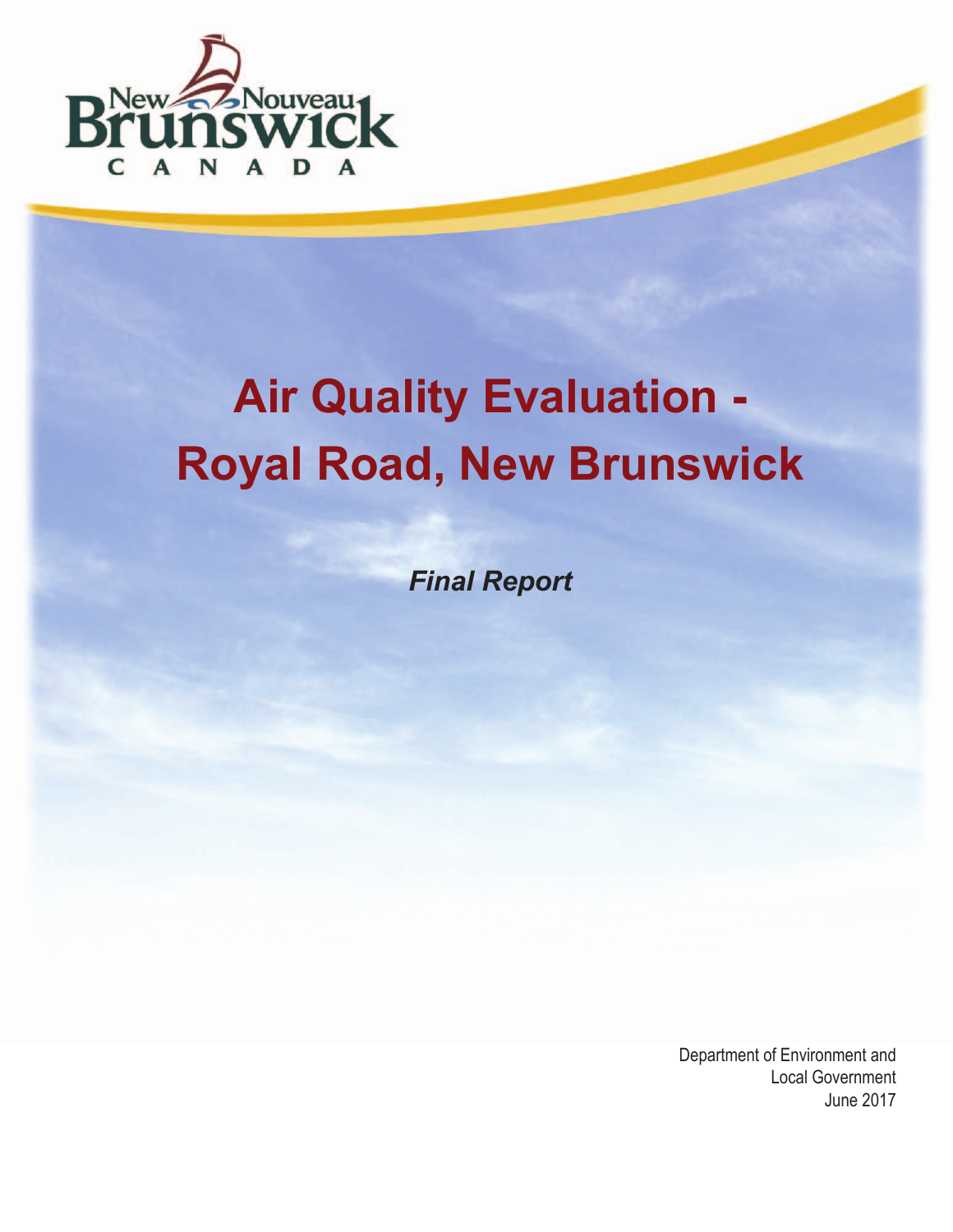#### **Report prepared by:**

Darrell Welles, MSc. Air Quality Section State of the Environment Branch New Brunswick Department of Environment and Local Government

**Date: June 2017**

*Data for this study was collected in partnership with Environment and Climate Change Canada using equipment provided through the National Air Pollution Surveillance (NAPS) program.*

ISBN 978-1-4605-1389-7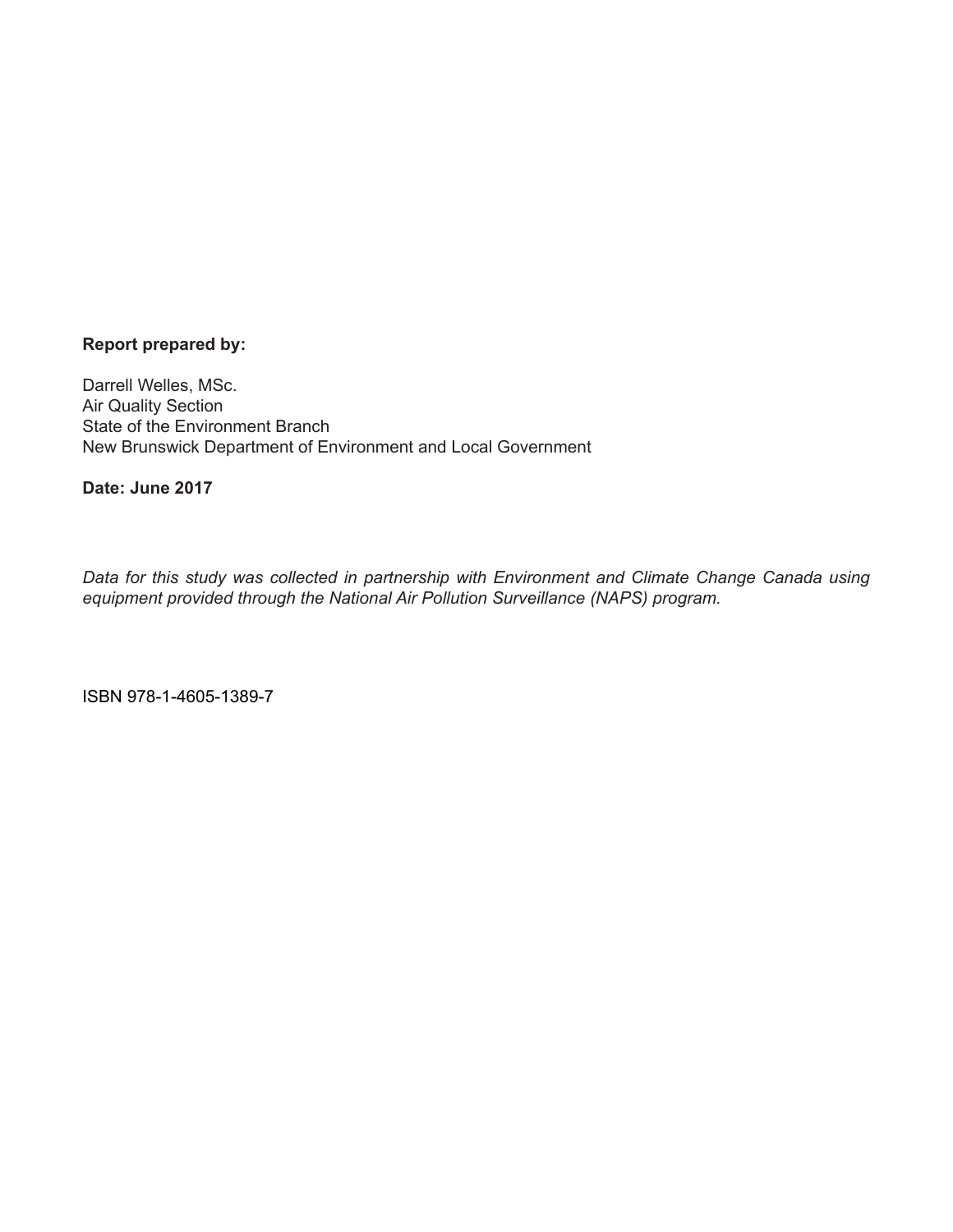## **Table of Contents**

| 1.0                                                               |                                                                                |  |
|-------------------------------------------------------------------|--------------------------------------------------------------------------------|--|
| 2.0<br>2.1<br>2.2<br>2.3                                          |                                                                                |  |
| 3.0<br>3.1<br>3.2<br>3.3<br>3.4<br>3.5<br>3.6                     | Respirable Particulate (PM <sub>10</sub> ) and Silicate Collection Procedures3 |  |
| 4.0<br>4.1<br>4.2<br>4.2.1<br>4.2.2<br>4.2.3<br>4.3<br>4.4<br>4.5 | "Day of the Week" Effect on Total Suspended Particulate (TSP) Concentration8   |  |
| 5.0                                                               |                                                                                |  |

# **Appendices**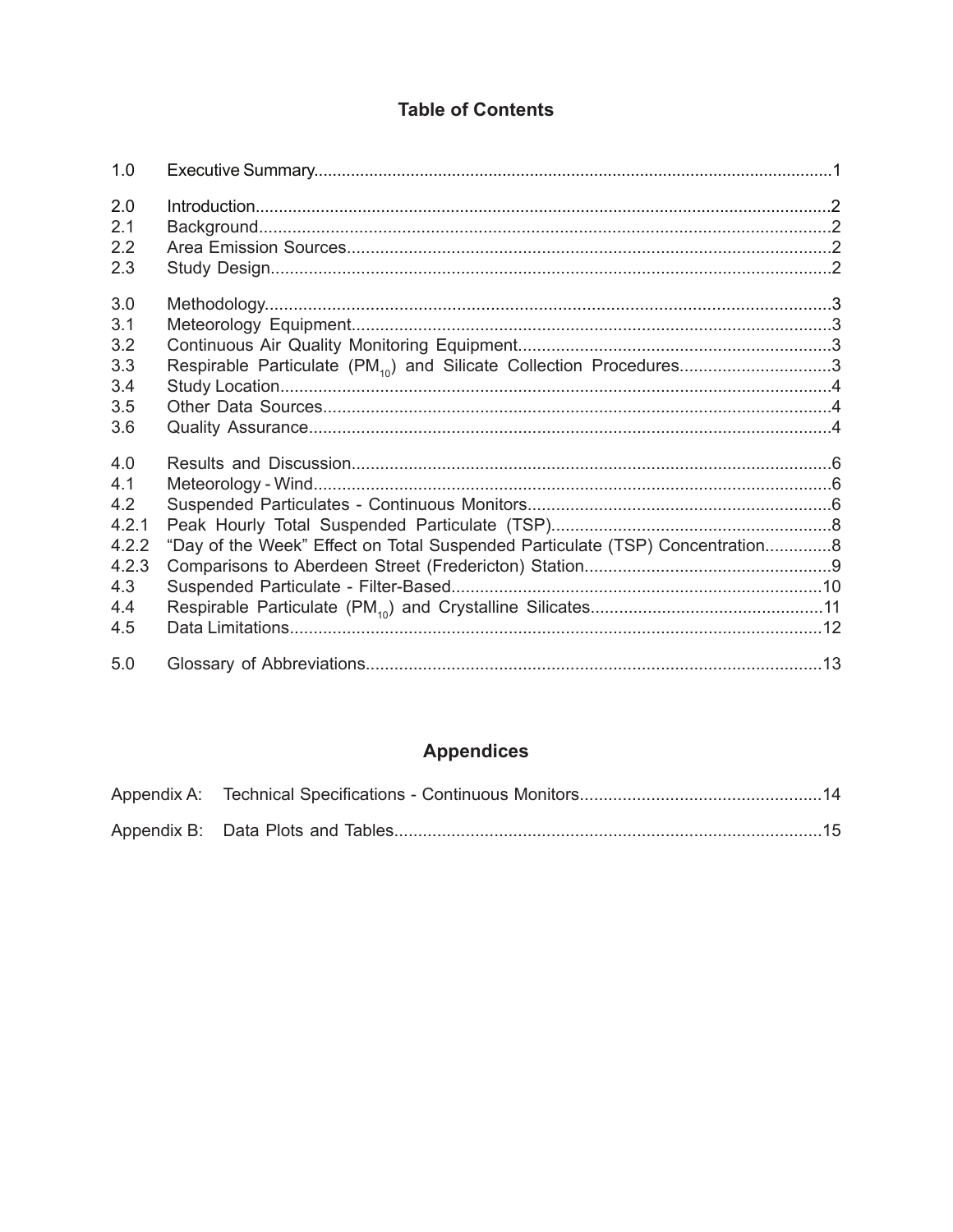## **1.0 Executive Summary**

In 2015 the Department of Environment and Local Government (DELG) received a number of air quality complaints from homeowners in the Royal Road area of the Local Service District of Estey's Bridge, New Brunswick concerning dust. A rock quarry had recently opened in the community and it was identified by the complainants as the source of this issue.

The DELG mobile air quality monitoring unit was deployed to the area from May 30 to December 2, 2016 to assess the air quality. Continuous air quality measurements were undertaken to obtain airborne dust (total suspended particulate and fine particulate) concentrations. These were compared to particulate levels at other sites in the province and with guidelines and regulated standards.

Silicate samples were also collected every second day from September 24 to October 24, 2016. 24-hour samples were collected on filter media. These samples were analyzed to determine the amount of crystalline silica present in the dust.

There were no recorded exceedances of air quality objectives or guidelines throughout the study period.

Although no objectives or guidelines were exceeded, peak hourly total suspended particulate (TSP) concentrations appear to have been influenced by quarry activities.

Average TSP levels were calculated for each day of the week, and it was found that concentrations are highest midweek, and lowest on the weekends.

Study results for fine particulates (PM<sub>2.5</sub>) were compared to data collected at the nearby Aberdeen Street (Fredericton) air quality monitoring station for the same period. Fine particulate levels at the study location were found to be generally lower (i.e., better) than the Aberdeen Street location.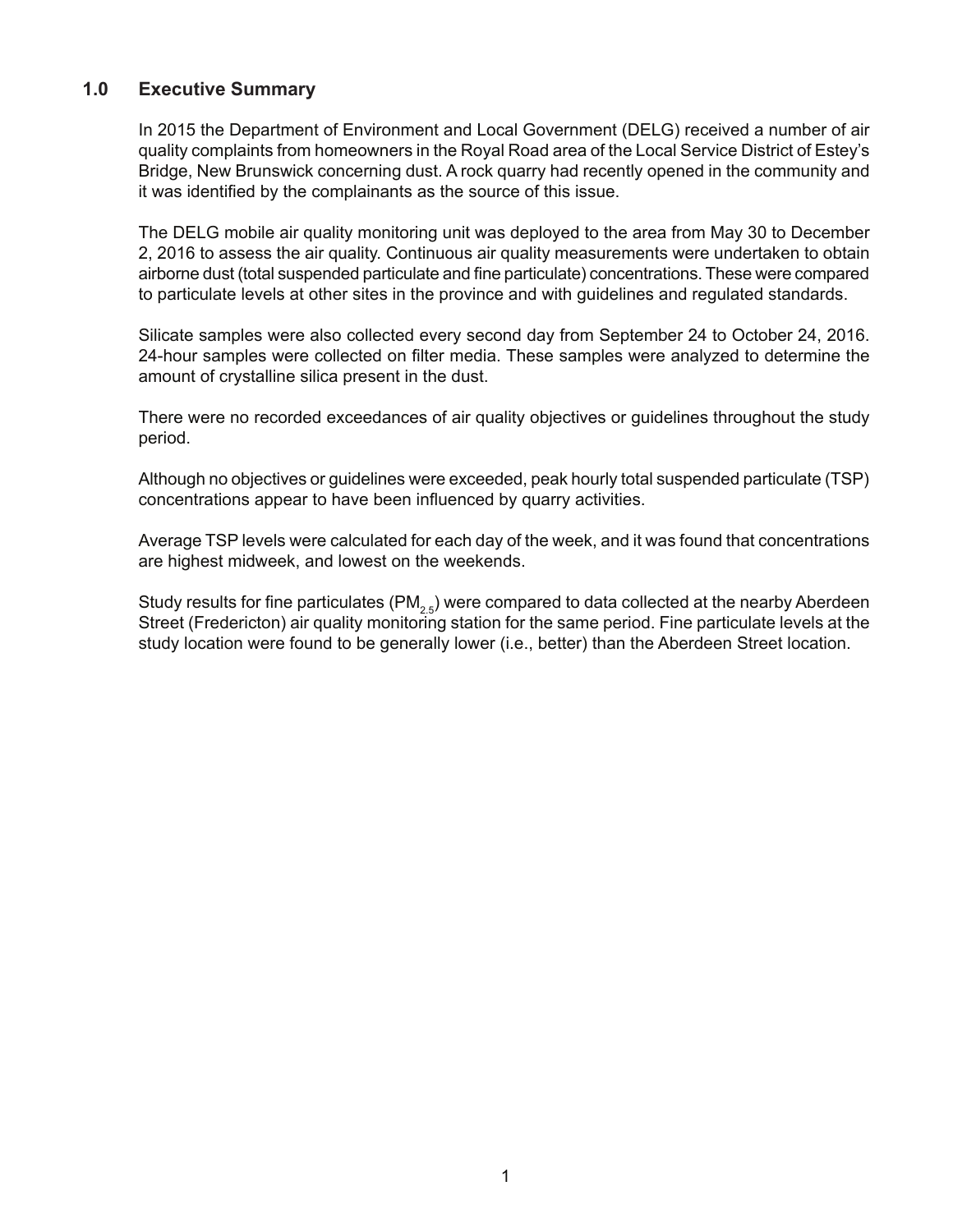## **2.0 Introduction**

#### **2.1 Background**

In 2015 the Department of Environment and Local Government (DELG) received air quality complaints from homeowners in the Royal Road area of the Local Service District of Estey's Bridge, New Brunswick. The primary issue was dust accumulations and visible dust in the air. Residents indicated that the dust issue began with the opening of a nearby quarry in late 2014.

The noted quarry conducts blasting and crushing activities to produce construction aggregate from a deposit of sedimentary rock, which is comprised mostly of greywacke and siltstone.

#### **2.2 Area Emission Sources**

The Royal Road area is characterized as lightly populated, rural, and residential. There is significant forest cover in the area.

The previously mentioned quarry is the only active industrial emissions source in the immediate area (within 1 kilometer). Other emissions sources in the area include vehicle traffic, and various residential activities (all-terrain vehicle traffic, wood smoke, etc.).

There are two other aggregate quarries east of the area, one of which is inactive, and the other semi-active. There is a semi-active lumber mill to the south. These facilities are considered unlikely to be impacting air quality currently at this location.

The site could potentially receive long-range pollution impacts from small industrial facilities operating in Fredericton (approximately 6 kilometers southeast). There is also a pulp mill in Nackawic (approximately 40 kilometers west of the site) that can periodically influence air quality in the area.

#### **2.3 Study Design**

A consultation meeting was held with area residents on April 29, 2016. Particulates (coarse and fine) were identified as the key concern. Also, the concentration of airborne respirable crystalline silica was identified as an issue. Consequently, these parameters were selected for the study. Area residents also provided insight with respect to prevailing wind patterns in the area and the point of greatest impact, which was selected as the study site.

DELG deployed its mobile air quality monitoring unit to the study area in late May 2016 to conduct an assessment of total suspended particulate (TSP) and fine particulate  $(PM_{2.5})$ levels.

Monitoring was carried out for a period of approximately six months (May 30 – December 2, 2016) to ensure that a wide variety of air quality and weather conditions were captured.

From September 24 to October 24 an instrument was deployed to gather respirable particulate (PM $_{10}$ ) samples on filter media. These samples were subsequently analyzed for  $PM_{10}$  concentration and for concentrations of the three common forms of crystalline silica (quartz, cristobalite, and tridymite).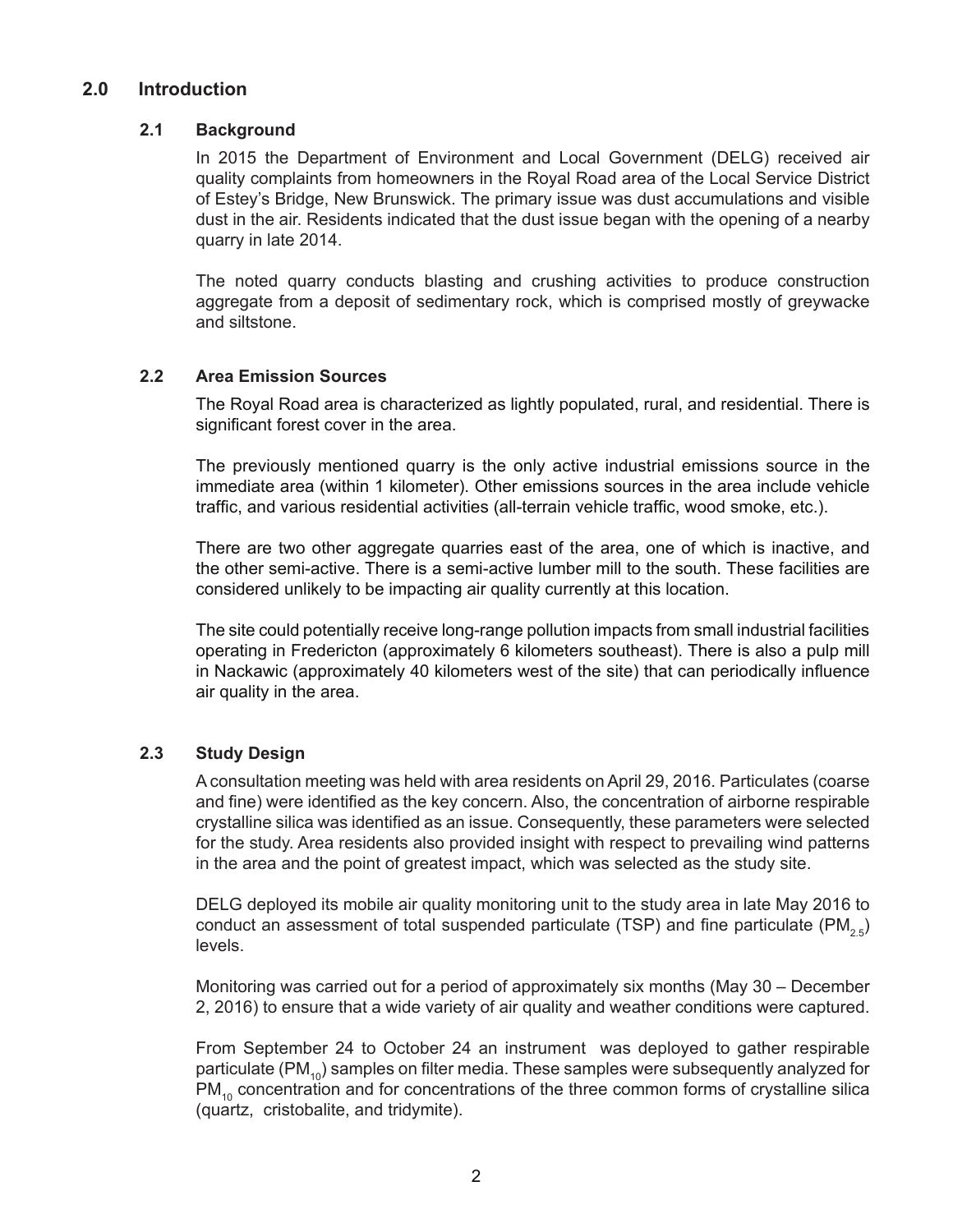## **3.0 Methodology**

#### **3.1 Meteorology Equipment**

Meteorological equipment (Vaisala model WXT520) was deployed at the site to provide wind speed and wind direction data to inform data analysis. The meteorological unit also collected relative humidity, temperature, and barometric pressure parameters.

All monitored meteorological parameters were logged as five minute averages and retrieved automatically on an hourly basis.

#### **3.2 Continuous Air Quality Monitoring Equipment**

Monitoring equipment was deployed to continuously measure ambient (outside air) concentrations of total suspended particulate (TSP), and fine particulate (PM<sub>2.5</sub>). Technical specifications for these instruments are provided in Appendix A.

Monitoring of continuous parameters began on May 30, 2016 and concluded on December 2, 2016.

Both air quality parameters were logged as hourly averages. Data was retrieved automatically on an hourly basis.

#### **3.3** Respirable Particulate (PM<sub>10</sub>) and Silicate Collection Procedures

A Mesa Laboratories, Inc. BGI PQ100 Air Sampler, outfitted with a PM $_{10}$  inlet head, was deployed to the study location to collect respirable particulate  $(PM_{10})$  samples from ambient (outside) air.

Sample collection began on September 24, 2016 and concluded on October 24, 2016.

Samples were drawn over 24 hour periods (midnight to midnight) on alternating days. Sample volumes were recorded for each sample. A total of 16 samples were collected.

Collected samples were analyzed for  $PM_{10}$  mass by pre and post weighing of filters (United States Environmental Protection Agency Method IO 3.1) by Maxxam Laboratories, Inc.

Collected samples were analyzed for crystalline silicate fractions (quartz, cristobalite, and tridymite) by x-ray powder diffraction (United States National Institute for Occupational Safety and Health Method 7500) by Maxxam Laboratories, Inc.

Airborne  $PM_{10}$  and crystalline silicate concentrations were calculated from the measured masses (see above) and the measured sample volumes obtained from the BGI PQ100 Air Sampler.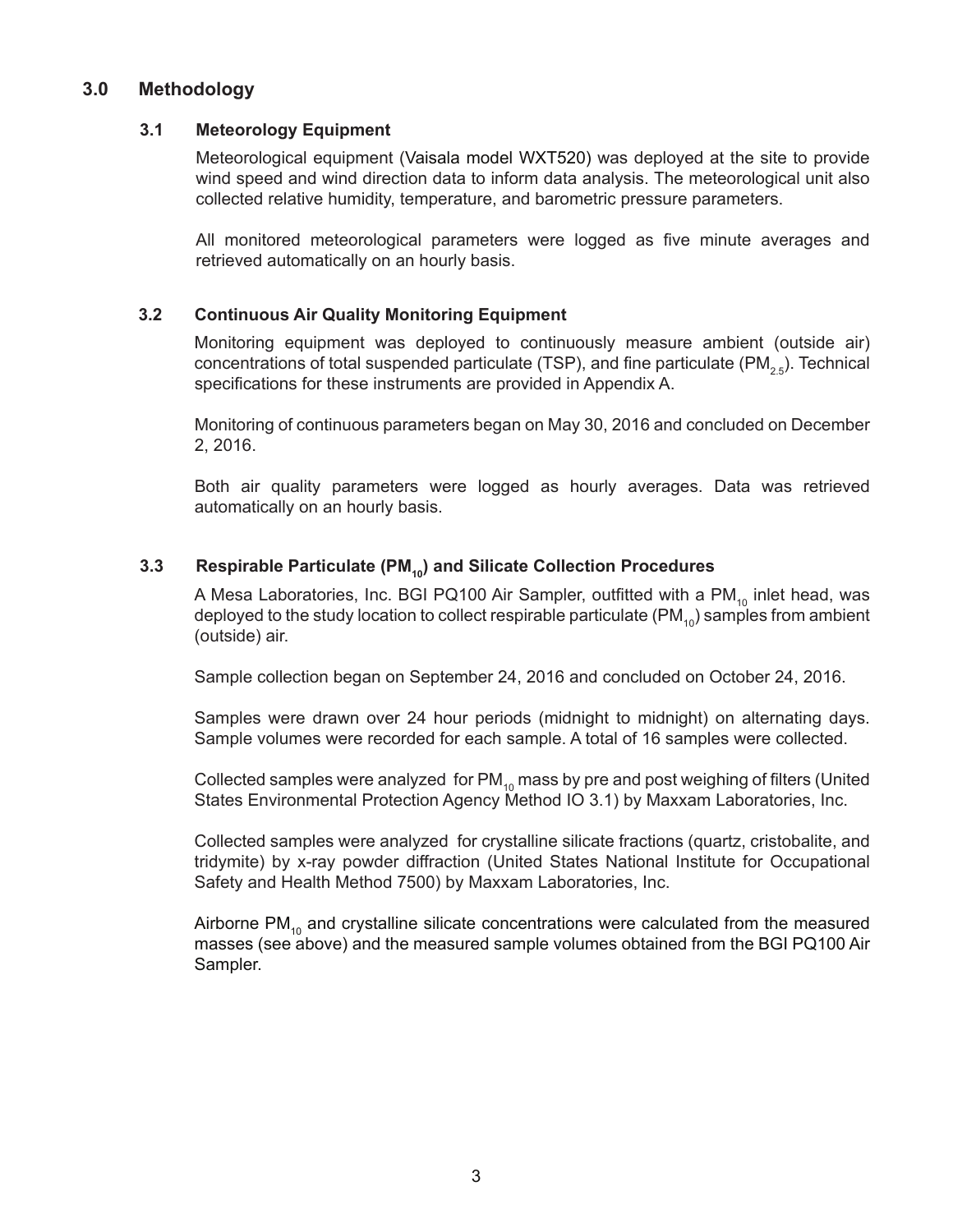#### **3.4 Study Location**

The work was carried out in the Royal Road area, which is part of the Local Service District of Estey's Bridge, in York County, New Brunswick. It is northwest of, and adjacent to, the city of Fredericton, New Brunswick. This is a rural, forested, and lightly populated area. The study area is within the river valley of the Nashwaaksis Stream, which runs approximately north to south at this location. The study area is pictured in Figure 1.

The DELG mobile air quality monitoring unit was positioned at the study site (approximately 46°00'01.2"N 66°41'43.7"W), which is approximately 200 meters west of the previously mentioned aggregate quarry. The access road for the quarry runs from west to north of the site. These features are illustrated in Figure 1.

#### **3.5 Other Data Sources**

A surveillance camera was affixed to the mobile air quality monitoring unit for the purposes of monitoring the operational status of the quarry.

Data (TSP) was also collected by Stantec Consulting Ltd. at two locations north of the study site during the study period, on behalf of the quarry operator. The northernmost site (Site #1) collected TSP data from May 5, 2016 until July 21, 2016. The equipment was then relocated approximately 300 meters south of that location (Site #2) and was operated until October 31, 2016. These locations are illustrated in Figure 1.

For comparison purposes,  $PM_{25}$  data was also collected from the nearest permanent air quality monitoring station to the study site, which is located approximately 6 kilometers southeast of the study site, on Aberdeen Street, Fredericton.

#### **3.6 Quality Assurance**

Data collection and validation for DELG-operated equipment was conducted in accordance with the *National Air Pollution Surveillance network quality assurance and quality control guidelines*. *Environment Canada Report No.* AAQD 2004-1. DELG is periodically audited by Environment and Climate Change Canada to ensure that operations throughout its network remain consistent with these guidelines.

On September 7, 2016 a DELG technician audited the equipment and procedures in use at the Stantec Consulting Ltd. monitoring station (Site #2) and confirmed the adequacy of their methods.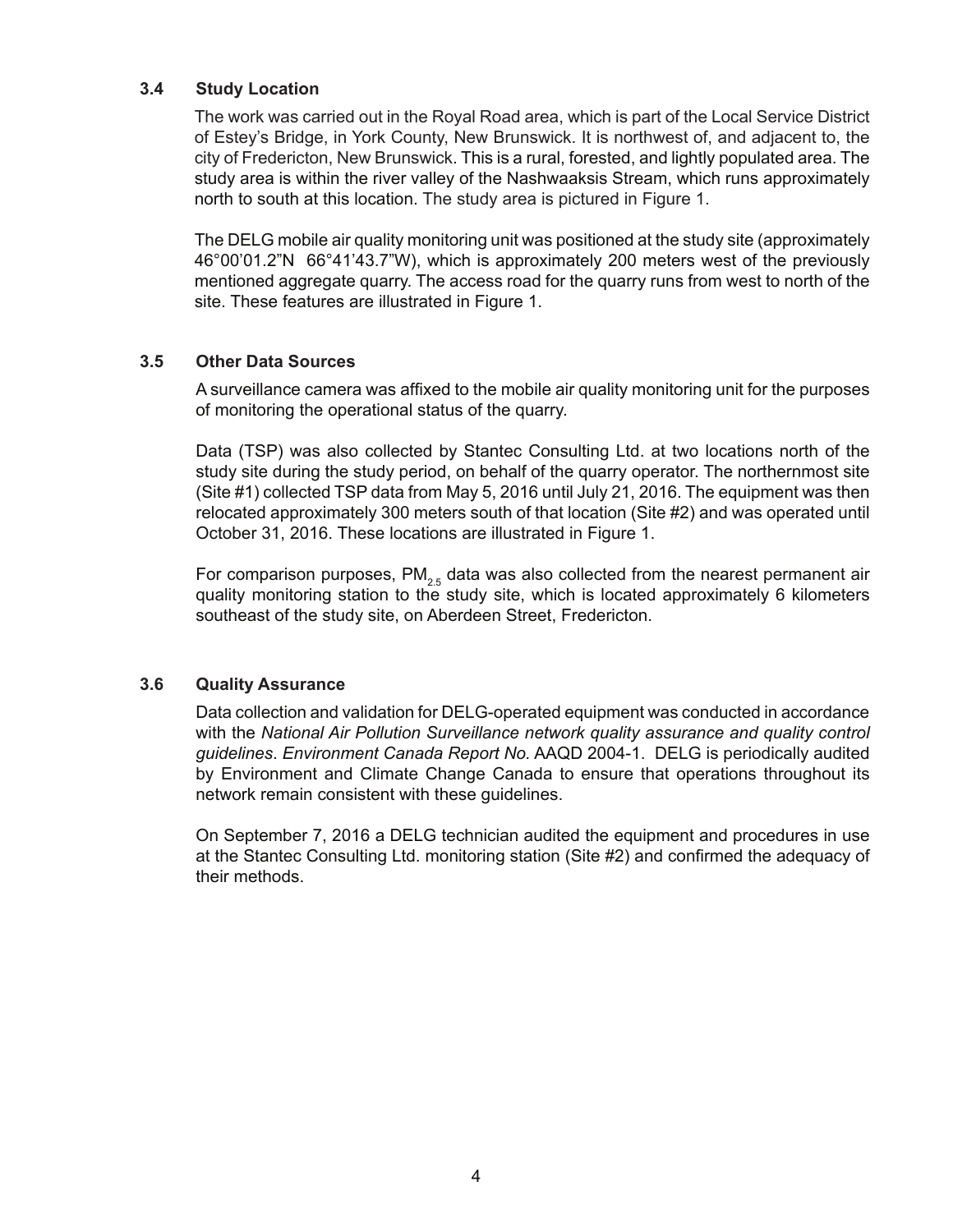

**Figure 1. Location of Study (Image courtesy of Google Earth)**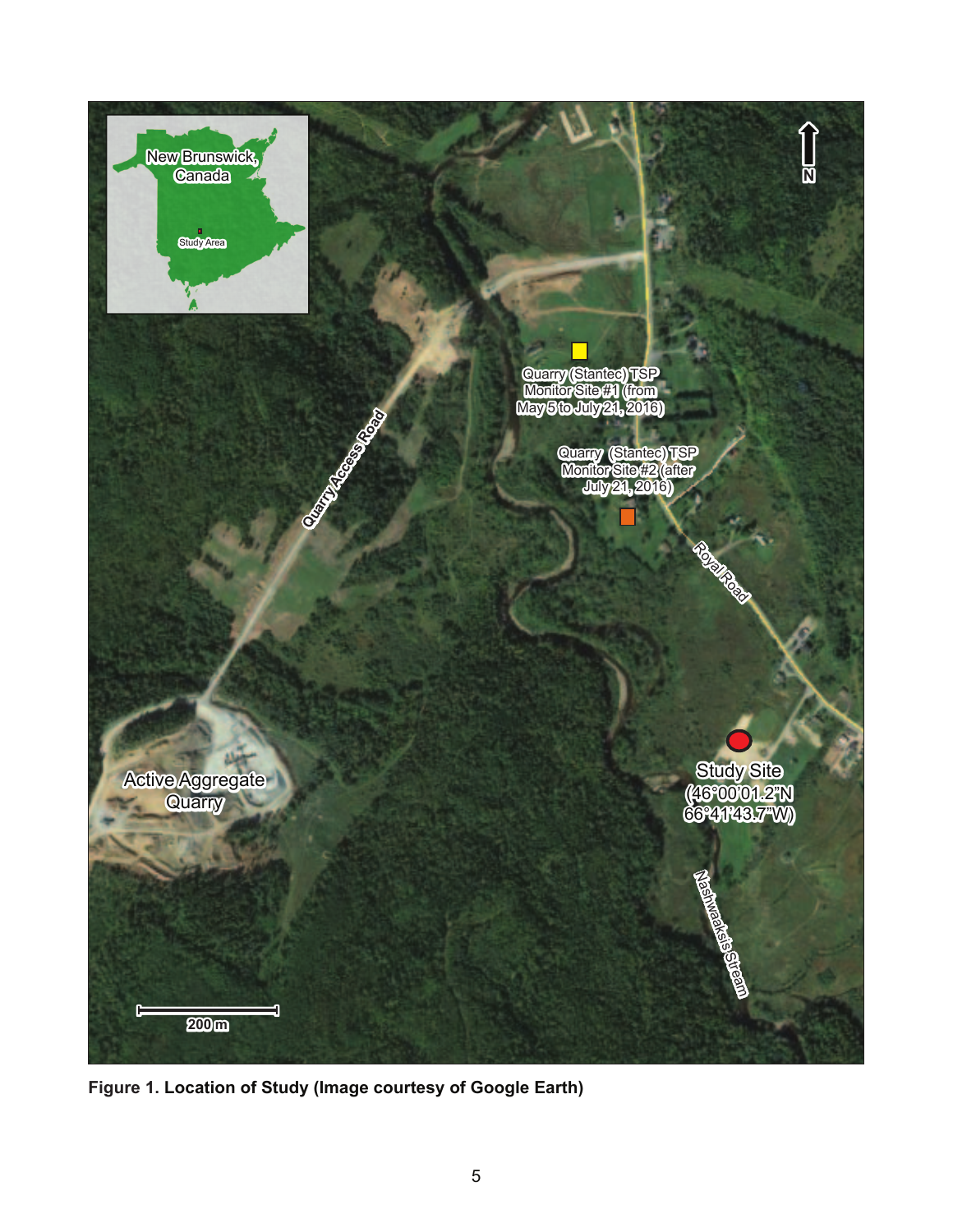## **4.0 Results and Discussion**

The following analysis will rely heavily on comparisons against objective ambient air quality standards. New Brunswick has adopted "Maximum Permissible Ground Level Concentrations" under the *Air Quality Regulation* (New Brunswick Regulation #97-133) - *Clean Air Act* for several contaminants. However, not all contaminants are included. In these cases, concentrations are evaluated against standard or guideline values that have been adopted by policy.

Note that air quality standards take a variety of statistical forms (e.g., hourly averages, daily averages, annual averages, etc.). These various forms have been crafted to achieve specific environmental or public health goals. However, it is beyond the scope of this report to explore each in detail. Rather, this analysis will focus on a simple comparison against the standards and guidelines that are relevant to the study.

#### **4.1 Meteorology - Wind**

Winds at the study site originated generally from north/northwesterly directions during the study period, which corresponds with the location of the quarry access road. Westerly winds (i.e., blowing from the direction of the quarry toward the study site) were less frequent, occurring 7% of the time.

Westerly and Northwesterly winds (*i.e*., originating from the direction of the quarry and access road) were moderate, averaging 7.1 km/hr and 8.3 km/hr, respectively.

Wind data is further illustrated in Appendix B.

#### **4.2 Suspended Particulates - Continuous Monitors**

The following analysis examines the results of continuously monitored parameters. Continuous monitors provide objective measurements of air quality at all times, and do not rely on modelling or statistical approximations. With the exception of brief, intermittent, calibration cycles and occasional malfunctions, there are no gaps in coverage. Air is constantly being drawn through the monitors.

Although these instruments monitor air quality on a continuous basis, in order to compare results against regulated standards and guidelines, the results must be converted into the correct form. For instance, by averaging 24 hourly averages together to create a 24-hour average.

Average and maximum concentrations observed for each of the continuously monitored parameters are provided in Table 1. Results are then compared against regulated standards and guideline values in Table 2. As indicated, contaminant levels remained well below the regulated limits and guideline values throughout the study period.

As reflected in Table 1, the peak hourly TSP average reached 234 µg/m<sup>3</sup>. However, there is no relevant standard to compare hourly TSP levels against.

The full data set for each parameter is illustrated graphically in Appendix B.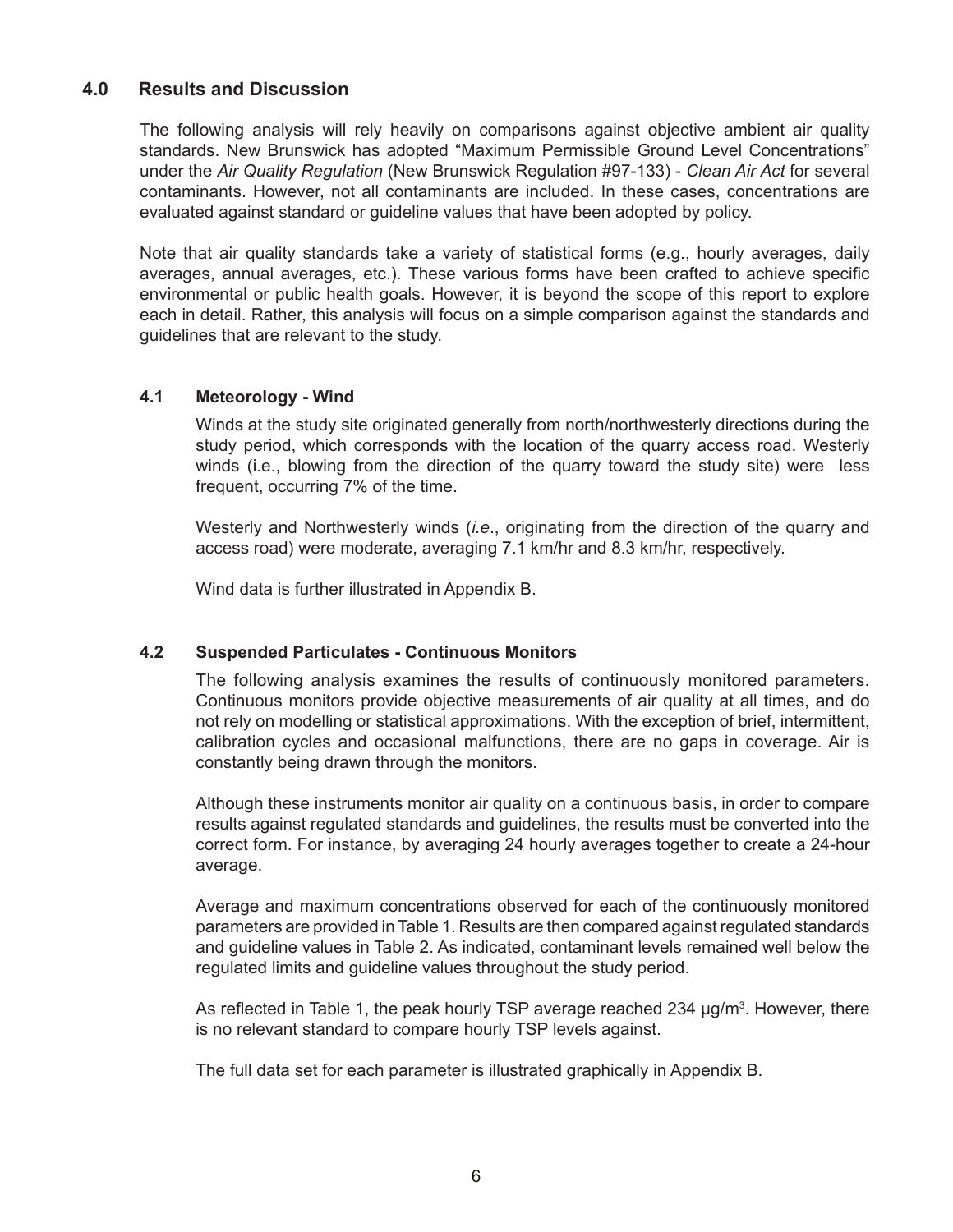## **Table 1: Summary Statistics - Continuously Monitored Parameters**

| <b>Parameter</b>                                   | <b>Average</b><br><b>Concentration</b><br>(6 Month) | <b>Peak</b><br><b>Concentration</b><br>(24-hour average)                   | <b>Peak Concentration</b><br>(1-hour average)    |
|----------------------------------------------------|-----------------------------------------------------|----------------------------------------------------------------------------|--------------------------------------------------|
| <b>Total Suspended</b><br><b>Particulate (TSP)</b> | 14 $\mu$ g/m <sup>3</sup>                           | 49 $\mu$ g/m <sup>3</sup><br>(June 19, 2016)                               | 234 $\mu$ g/m <sup>3</sup><br>(October 11, 2016) |
| <b>Fine Particulate</b><br>$(PM_{2,5})$            | 4 $\mu$ g/m <sup>3</sup>                            | 10 $\mu$ g/m <sup>3</sup><br>(August 25, 2016)<br>and October 16,<br>2016) | 39 $\mu$ g/m <sup>3</sup><br>(October 16, 2016)  |

## **Table 2: Comparison to Standards and Guidelines - Continuously Monitored Parameters**

| <b>Parameter</b>                  | Standard/<br><b>Guideline</b><br><b>Value</b>                                                                           | <b>Study</b><br><b>Result</b>                                         | <b>Notes</b>                        |
|-----------------------------------|-------------------------------------------------------------------------------------------------------------------------|-----------------------------------------------------------------------|-------------------------------------|
| <b>Total</b><br><b>Suspended</b>  | 120 $\mu$ g/m <sup>3</sup><br>(24 hour average)*                                                                        | 49 $\mu$ g/m <sup>3</sup><br>(maximum 24<br>hour average<br>measured) | None                                |
| <b>Particulate</b><br>(TSP)       | 70 $\mu$ g/m <sup>3</sup><br>(annual geometric<br>mean) <sup>*</sup>                                                    | 12 $\mu$ g/m <sup>3</sup><br>(6 month<br>geometric<br>mean)           | Provided for illustration purposes. |
| <b>Fine</b><br><b>Particulate</b> | $28 \mu g/m3$<br>(98 <sup>th</sup> percentile<br>daily maximum 24<br>hour average, aver-<br>aged over three<br>years)** | 10 $\mu$ g/m <sup>3</sup><br>(maximum 24<br>hour average<br>measured) | Provided for illustration purposes. |
| $(PM_{2,5})$                      | 10 $\mu$ g/m <sup>3</sup><br>(3 year average)**                                                                         | 4 $\mu$ g/m <sup>3</sup><br>(6 month<br>average)                      | Provided for illustration purposes. |

<sup>\*</sup> New Brunswick's Maximum Permissible Ground Level Concentrations, as prescribed under *New Brunswick Regulation* 97-133, *Clean Air Act.*

<sup>\*\*</sup> Canadian Ambient Air Quality Standard.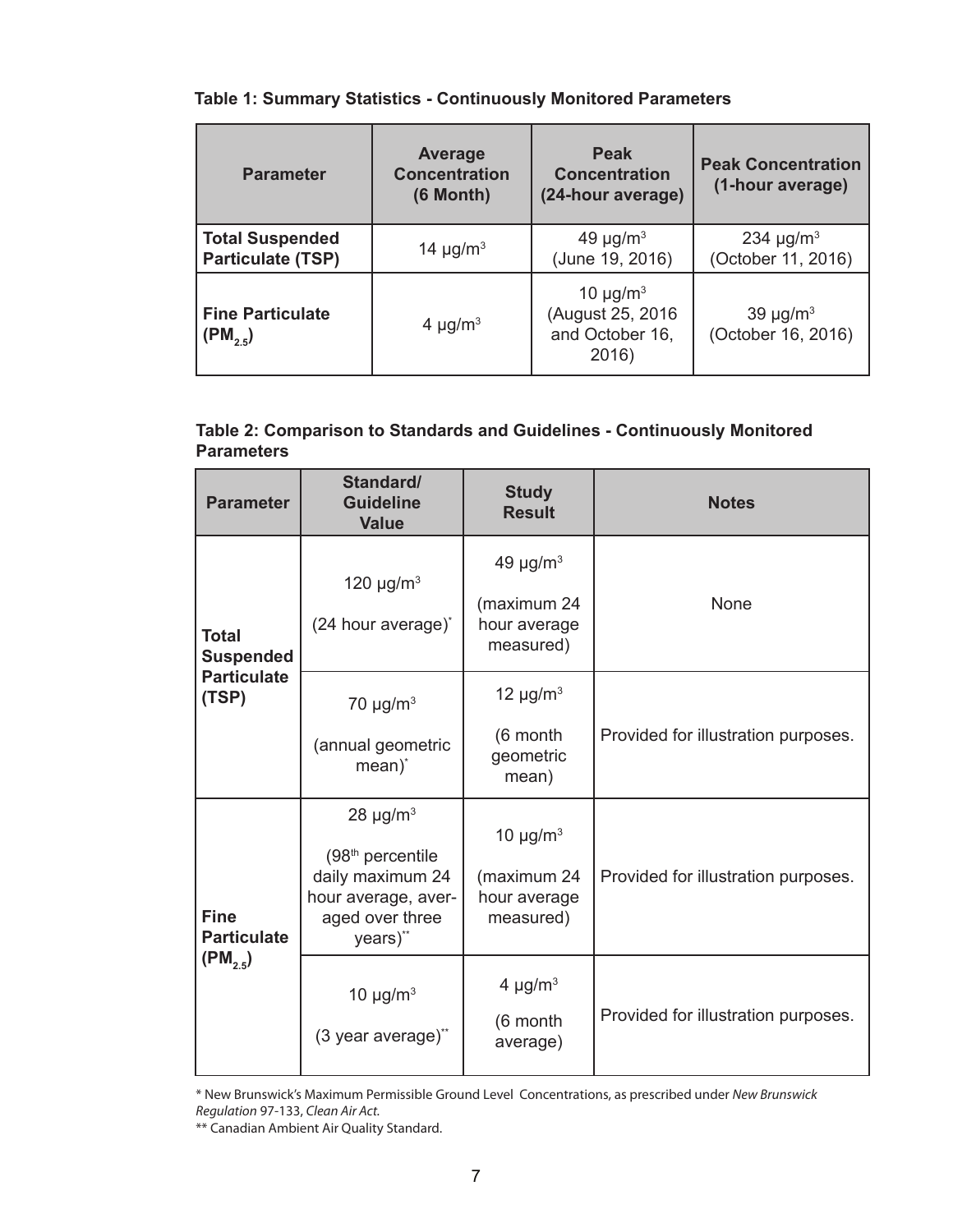#### **4.2.1 Peak Hourly Total Suspended Particulate (TSP)**

As indicated in Table 1, the maximum hourly average for TSP was 234 µg/m<sup>3</sup>, which was observed on Tuesday, October 11, 2016. As illustrated in Figure 2, TSP levels on this day began to rise at 4:00 PM, peaked at the 234 µg/m3 level during the 6:00 PM to 7:00 PM hour, and then decreased back to ambient levels by 10:00 PM. During this period winds originated primarily from the north-northwest and the northwest, which is the approximate direction of the access road for the nearby quarry.

Weather conditions appear to have influenced dust levels during this time period by reducing moisture levels in the area. This is reflected in the measured humidity levels. Relative humidity began declining from 89% at 7:00 AM on October 11, 2016, and reached a low of 40% by 4:00 PM. It then rose back to 86% by 9:00 PM.

Imagery from the surveillance camera over the period in question revealed a cloud of dust originating from the area of the quarry, which then proceeded to move along the valley toward the study site.

It should be noted that while these observations demonstrate the capacity for quarry operations to influence TSP levels at the study location, there is no relevant standard to compare hourly TSP levels against.



**Figure 2. Peak Hourly Average Total Suspended Particulate Concentration, Royal Road**

#### **4.2.2 "Day of the Week" Effect on Total Suspended Particulate (TSP) Concentration**

Average TSP concentrations observed each weekday are illustrated in Figure 3. As indicated, the average TSP concentrations were highest mid-week and lowest during the weekends.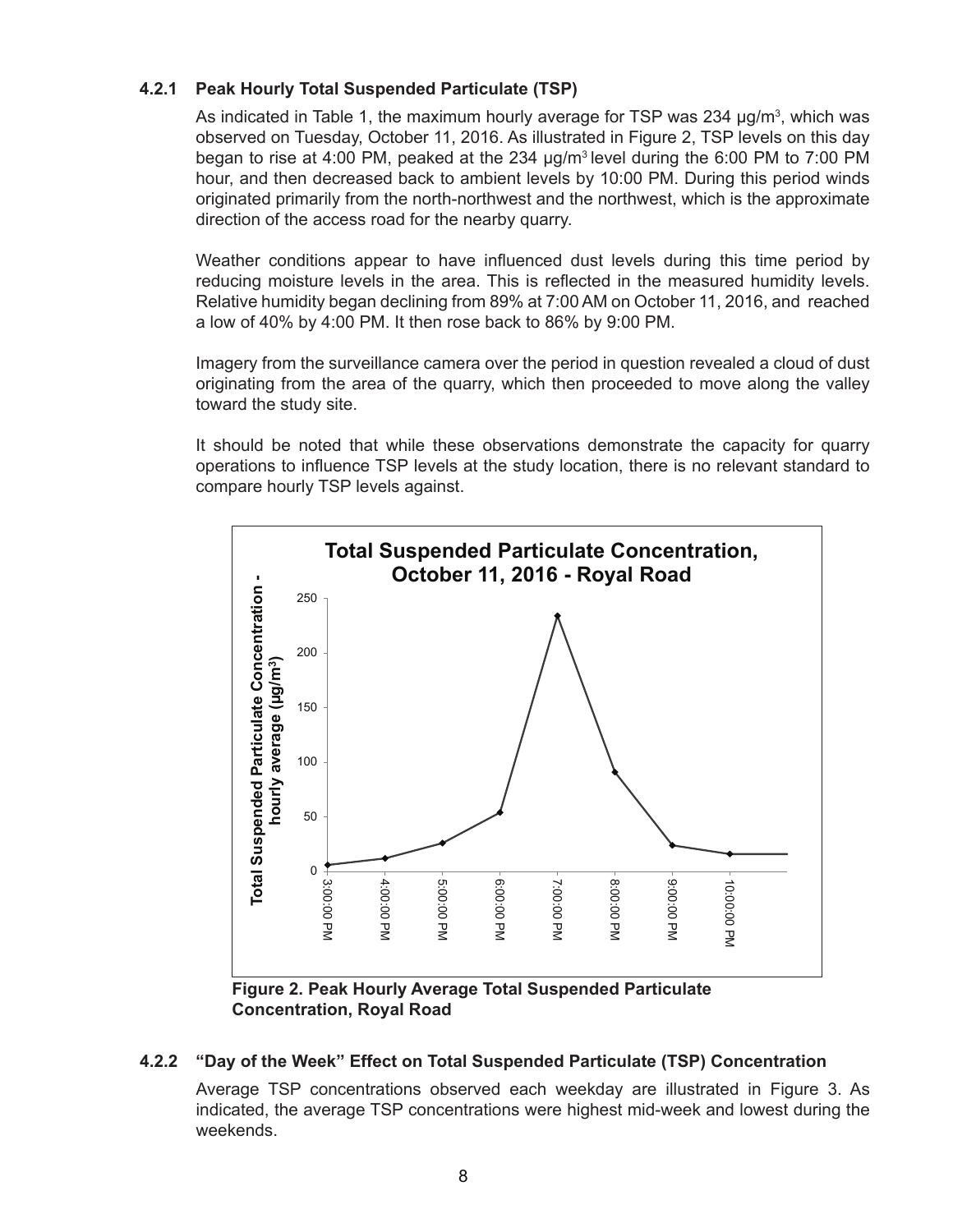

**Figure 3. Total Suspended Particulate Average Concentration - "Day of the Week" Comparison**

#### **4.2.3 Comparisons to Aberdeen Street (Fredericton) Station**

Fine particulate (PM<sub>2.5</sub>) results from the study site are compared to results from the nearby Aberdeen Street, Fredericton, air quality monitoring station in Figure 4. This comparison provides an indication of the air quality at the study site versus typical, or "normal", values for a light urban area in this region.

As illustrated in Figure 4 the hourly maximum  $PM<sub>2.5</sub>$  level was higher at the study site than at Aberdeen Street station over the same period. However, average (24-hour average, and 6 month average) PM<sub>2.5</sub> concentrations were higher at the Aberdeen Street station.



**Figure 4. Fine Particulate Matter Concentration - Site Comparison**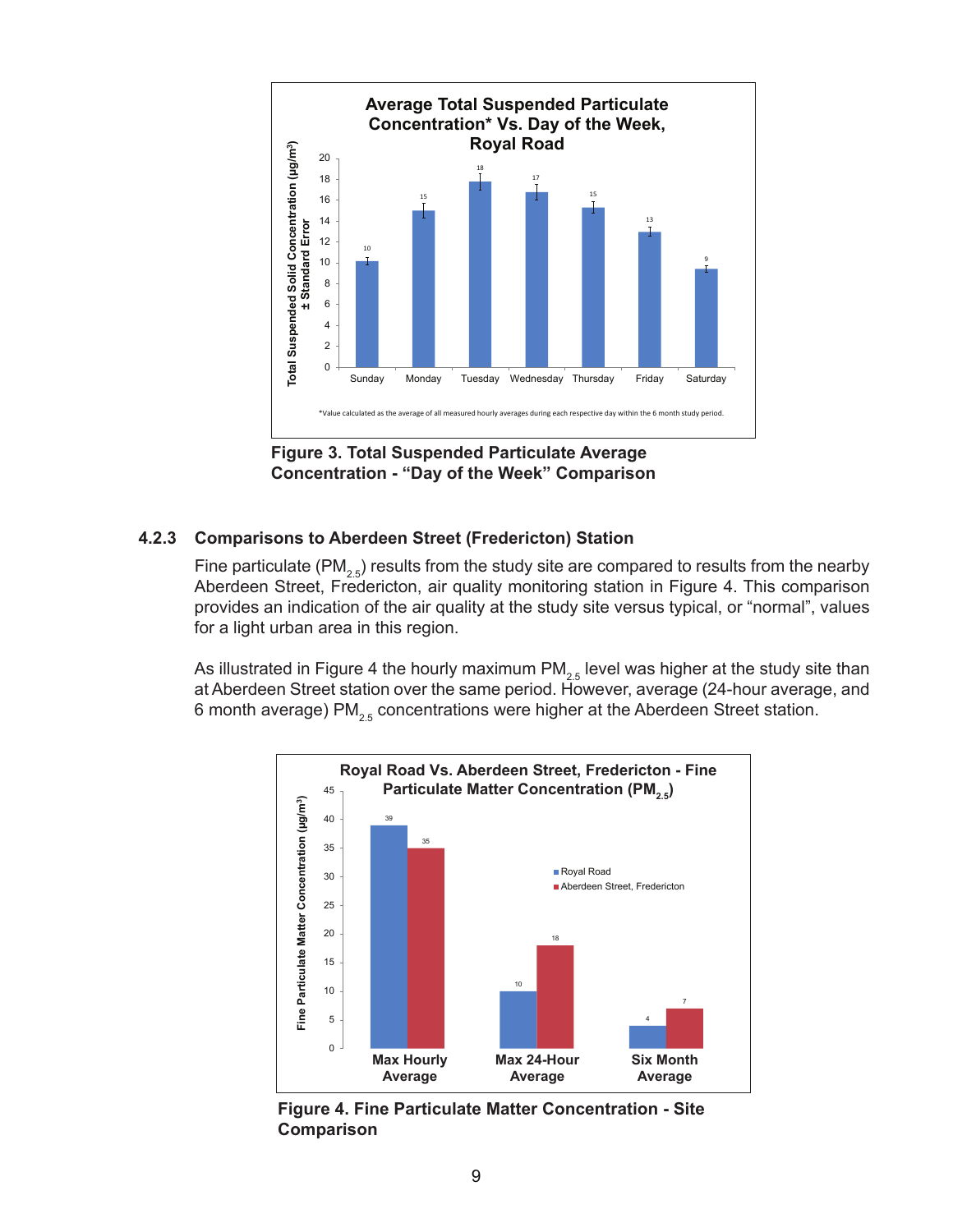#### **4.3 Suspended Particulate - Filter-Based**

The average and maximum TSP concentration observed by Stantec Consulting Ltd. on behalf of the quarry operator are provided in Table 3. Results are then compared against regulated standards in Table 4. As indicated, contaminant levels remained well below the regulated limits at the Stantec Consulting Ltd. sampling locations.

The full data set for the Stantec Consulting Ltd. work is provided in Appendix B.

| <b>Parameter</b>                                   | <b>Average</b><br><b>Concentration (5)</b><br><b>Month)</b> | <b>Peak</b><br><b>Concentration</b><br>(24-hour average) | <b>Notes</b>                                                           |
|----------------------------------------------------|-------------------------------------------------------------|----------------------------------------------------------|------------------------------------------------------------------------|
| <b>Total Suspended</b><br><b>Particulate (TSP)</b> | 19.4 $\mu$ g/m <sup>3</sup>                                 | 36 $\mu$ g/m <sup>3</sup>                                | Peak 24-hour<br>concentration<br>occurred on July 6,<br>2016 (Site #1) |

#### **Table 3: Summary Statistics - Filter-Based TSP**

#### **Table 4: Comparison to Standards and Guidelines - Filter-Based TSP**

| <b>Parameter</b>                 | <b>Standard</b><br><b>Value</b>                                      | <b>Study</b><br><b>Result</b>                                         | <b>Notes</b>                        |
|----------------------------------|----------------------------------------------------------------------|-----------------------------------------------------------------------|-------------------------------------|
| <b>Total</b><br><b>Suspended</b> | 120 $\mu$ g/m <sup>3</sup><br>(24 hour average) <sup>*</sup>         | 36 $\mu$ g/m <sup>3</sup><br>(maximum 24<br>hour average<br>measured) | <b>None</b>                         |
| <b>Particulate</b><br>(TSP)      | 70 $\mu$ g/m <sup>3</sup><br>(annual geometric<br>mean) <sup>*</sup> | 17 $\mu$ g/m <sup>3</sup><br>(5 month<br>geometric<br>mean)           | Provided for illustration purposes. |

\* New Brunswick's Maximum Permissible Ground Level Concentrations, as prescribed under *New Brunswick Regulation* 97-133, *Clean Air Act.*

A comparison of Table 2 and Table 4 reveals similar findings at the DELG study site and the Stantec Consulting Ltd. location. Note that values are not identical, but this would not be expected given the different monitoring technologies deployed and the slightly different locations of the monitors relative to the area emission sources.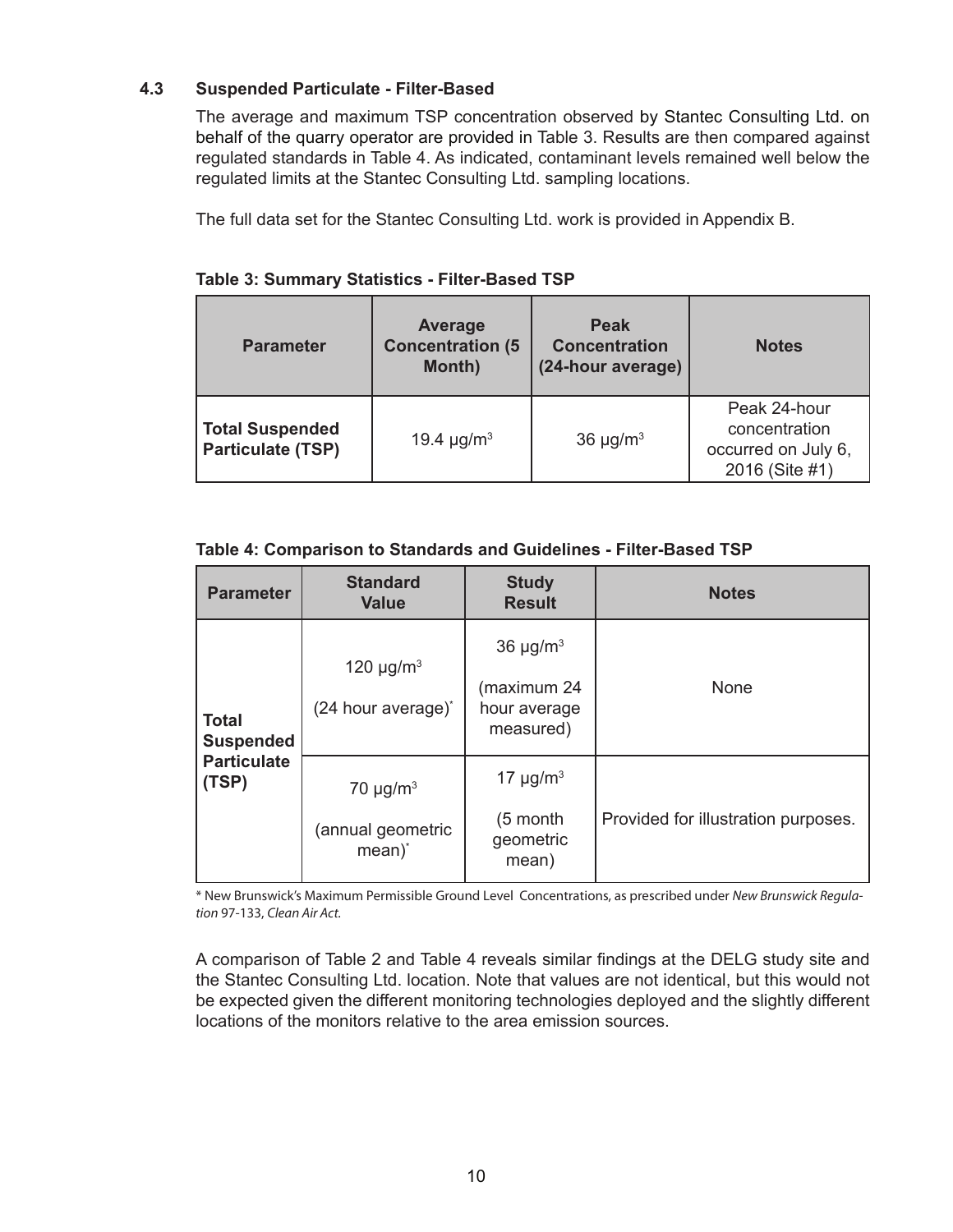## **4.4 Respirable Particulate (PM<sub>10</sub>) and Crystalline Silicates**

Respirable particulate  $(PM_{10})$  and crystalline silicate results are compared against guideline values in Table 5. As indicated, contaminant levels were below (i.e., better than) the guideline values.

The full data sets for  $PM_{10}$  and the quartz fractions are provided in Appendix B.

| <b>Parameter</b>                                           | Standard/<br><b>Guideline</b><br><b>Value</b>                                                               | <b>Study</b><br><b>Result</b>                                           | <b>Notes</b>                                                                                            |
|------------------------------------------------------------|-------------------------------------------------------------------------------------------------------------|-------------------------------------------------------------------------|---------------------------------------------------------------------------------------------------------|
| <b>Respirable</b><br><b>Particulate</b>                    | 50 $\mu$ g/m <sup>3</sup><br>(24-hour average,<br>not to be exceeded<br>more than three<br>times per year)* | 18.1 $\mu$ g/m <sup>3</sup><br>(maximum 24<br>hour average<br>detected) | Provided for illustration<br>purposes.                                                                  |
| $(PM_{10})$                                                | $20 \mu g/m^3$<br>(annual average)*                                                                         | $8.5 \,\mu g/m^3$<br>$(1$ -month<br>average)                            | Provided for illustration<br>purposes.                                                                  |
| Quartz<br>(From $PM_{10}$<br><b>Fraction)</b>              | $5 \mu g/m^3$<br>(24-hour average)**                                                                        | $3.6 \mu g/m3$<br>(maximum 24<br>hour average<br>detected)              | None                                                                                                    |
| <b>Cristobalite</b><br>(From $PM_{10}$<br><b>Fraction)</b> | $5 \mu g/m^3$<br>(24-hour average)**                                                                        | $< 0.2 \mu g/m^3$<br>(maximum 24<br>hour average<br>detected)           | All samples were below the<br>detection limit for the monitoring<br>method employed $(0.2 \mu g/m^3)$ . |
| <b>Tridymite</b><br>(From $PM_{10}$<br><b>Fraction)</b>    | $5 \mu g/m^3$<br>(24-hour average)**                                                                        | $< 0.4 \mu g/m^3$<br>(maximum 24<br>hour average<br>detected)           | All samples were below the<br>detection limit for the monitoring<br>method employed $(0.4 \mu g/m^3)$ . |

## Table 5: Comparison to Standards and Guidelines - Respirable Particulate (PM<sub>10</sub>) **and Crystalline Silicates**

\* World Health Organization Air Quality Guideline

\*\*Ontario Ambient Air Quality Criteria (for each of the three silicate species, as measured from the PM<sub>10</sub> fraction)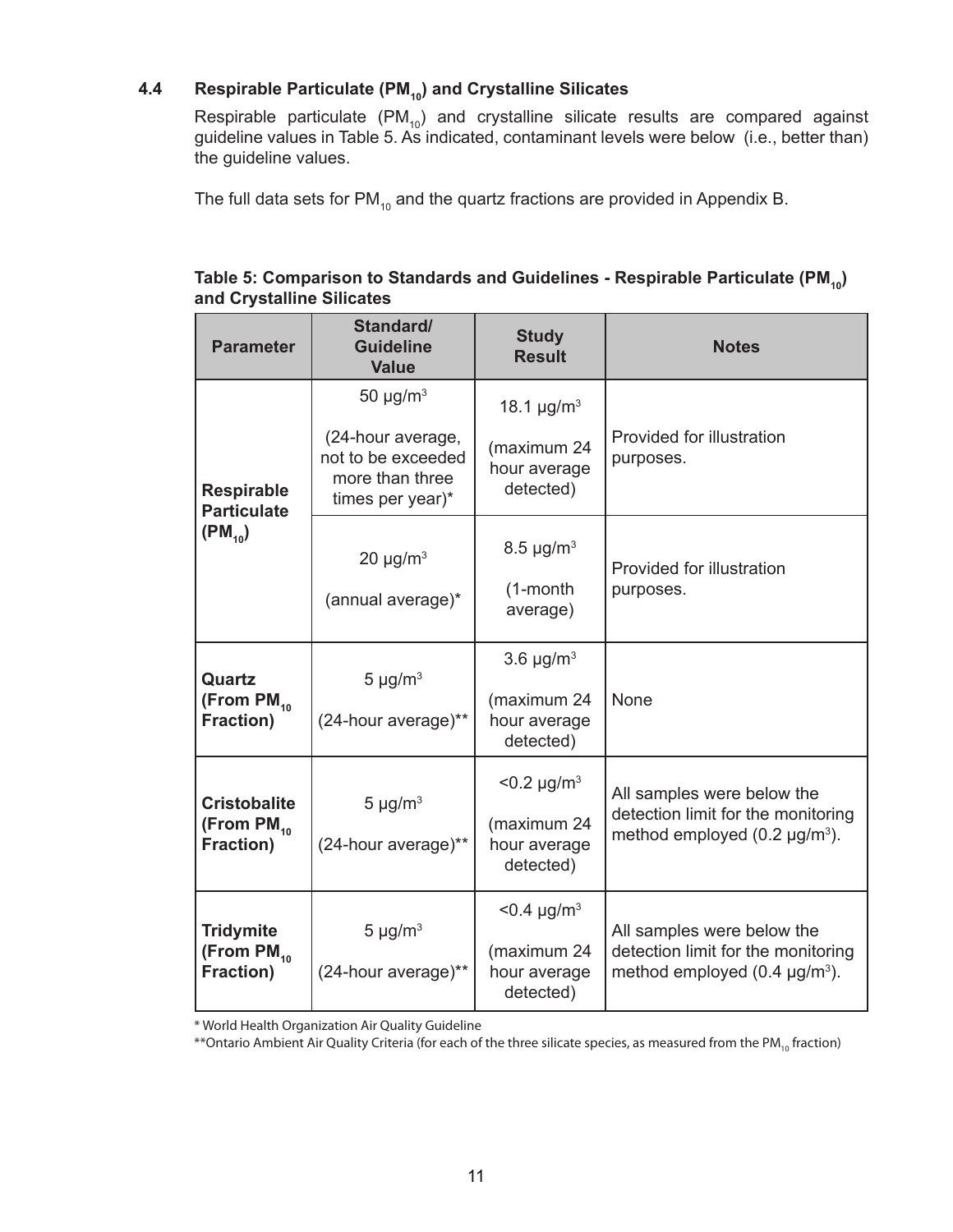#### **4.5 Data Limitations**

The data collected represents conditions at the time of sampling and does not capture all possible variations in ambient air conditions that may be possible at this location.

This study involved the collection of ambient air quality data under field conditions. Consequently, unforeseen and unavoidable disruptions (e.g., weather, electrical power failures, equipment malfunctions, etc.) resulted in brief data interruptions at various points throughout the study period.

The study analyzed air quality at three fixed locations. These locations may have been impacted by air pollutants from multiple sources during this period. As such, the results provide a quantitative assessment of air quality at those locations. However, this type of study does not provide a basis for quantifying the impacts from individual emission sources.

Data was collected for a period of six months. However, some comparisons are made to standard or guideline values that require a longer observation period (i.e., 1 year or 3 years). These comparisons are for illustrative purposes only. In each case the study values provide a likely "worst case" comparison to the standard, as lengthening the study period to match the appropriate averaging period may result in a lower value. This is due to the study covering the relatively dust prone summer months, and excluding winter conditions.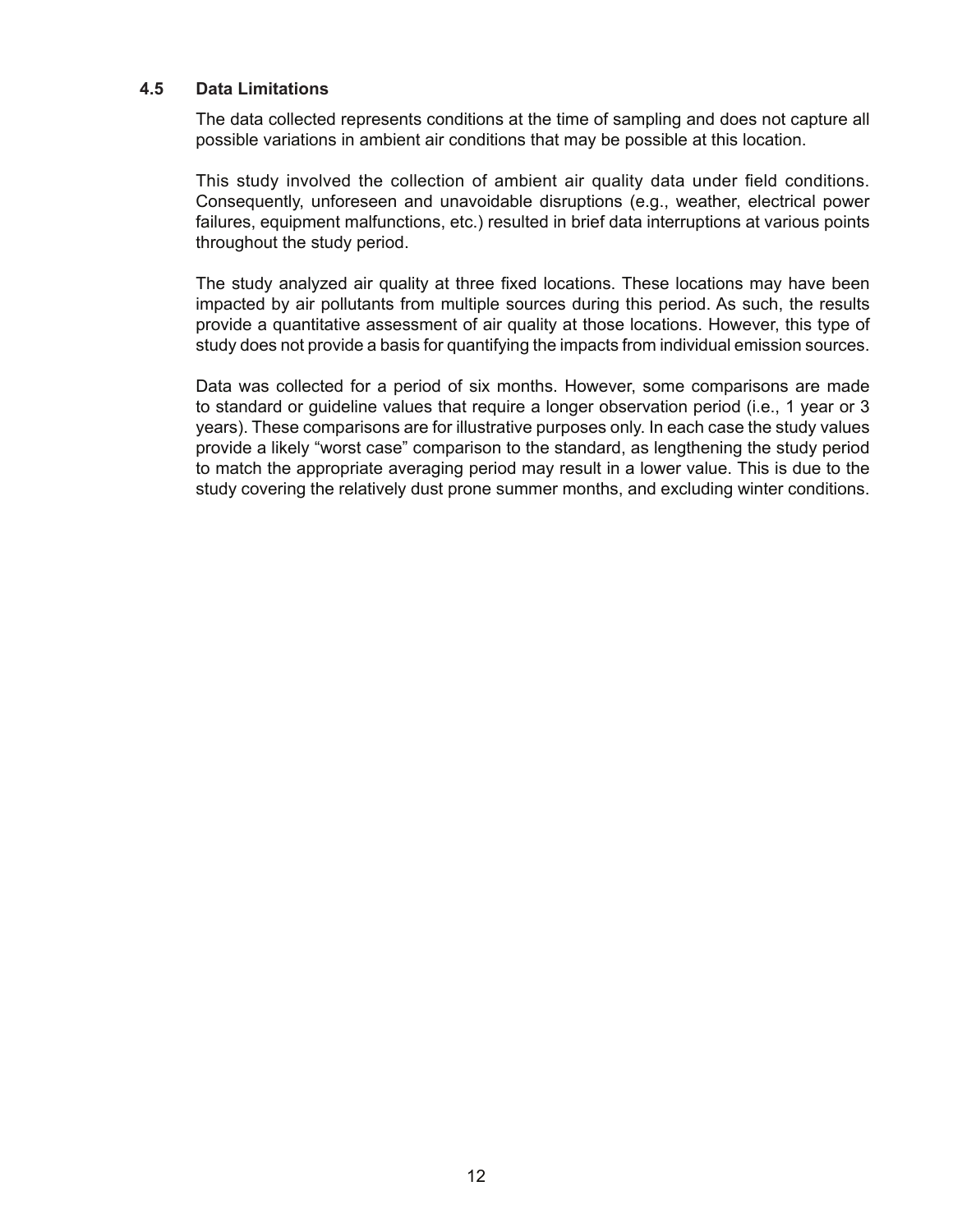## **5.0 Glossary of Abbreviations**

DELG New Brunswick Department of Environment and Local Government km/hr Kilometers per hour<br>NAPS National Air Pollution NAPS National Air Pollution Surveillance program<br>
PM<sub>2.5</sub> Fine particulate (particulates with a diamete  $PM_{2.5}$  Fine particulate (particulates with a diameter < 2.5 microns)<br>PM<sub>10</sub> Respirable particulate (particulates with a diameter < 10 mic<br>TSP Total suspended particulate Respirable particulate (particulates with a diameter  $<$  10 microns) Total suspended particulate  $\mu$ g/m<sup>3</sup> Micrograms per cubic meter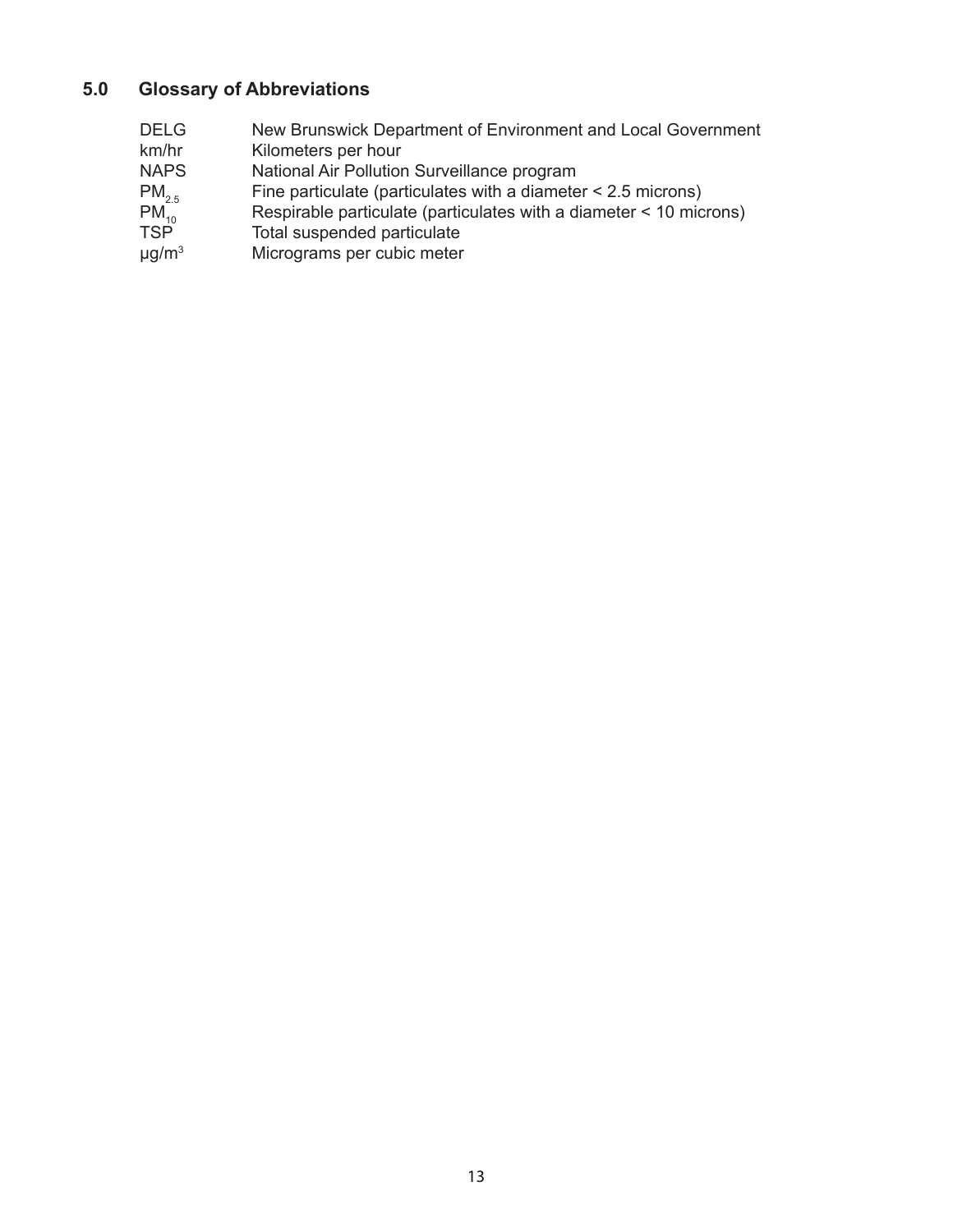# **Appendix A: Technical Specifications - Continuous Monitors**

**Table A1: Technical Specifications of Continuous Air Quality Monitors**

| <b>Parameter</b>                               | <b>Instrument</b>                                                                                                                                     | <b>Lower Detection</b><br>Limit                                           | <b>Resolution</b>           |
|------------------------------------------------|-------------------------------------------------------------------------------------------------------------------------------------------------------|---------------------------------------------------------------------------|-----------------------------|
| <b>Total Suspended</b><br>Particulate<br>(TSP) | Met-One Instruments Inc.<br><b>Continuous Particle Monitor,</b><br>model BAM-1020, outfitted<br>with a TSP sampling head.                             | 4.8 $\mu$ g/m <sup>3</sup> (hourly)<br>1.0 $\mu$ g/m <sup>3</sup> (daily) | $\pm$ 0.2 µg/m <sup>3</sup> |
| <b>Fine Particulate</b><br>$(PM_{2.5})$        | Met-One Instruments Inc.<br><b>Continuous Particle Monitor,</b><br>model BAM-1020, outfitted<br>with a fine particulate sampling<br>head and cyclone. | 4.8 $\mu$ g/m <sup>3</sup> (hourly)<br>1.0 $\mu$ g/m <sup>3</sup> (daily) | $\pm$ 0.2 µg/m <sup>3</sup> |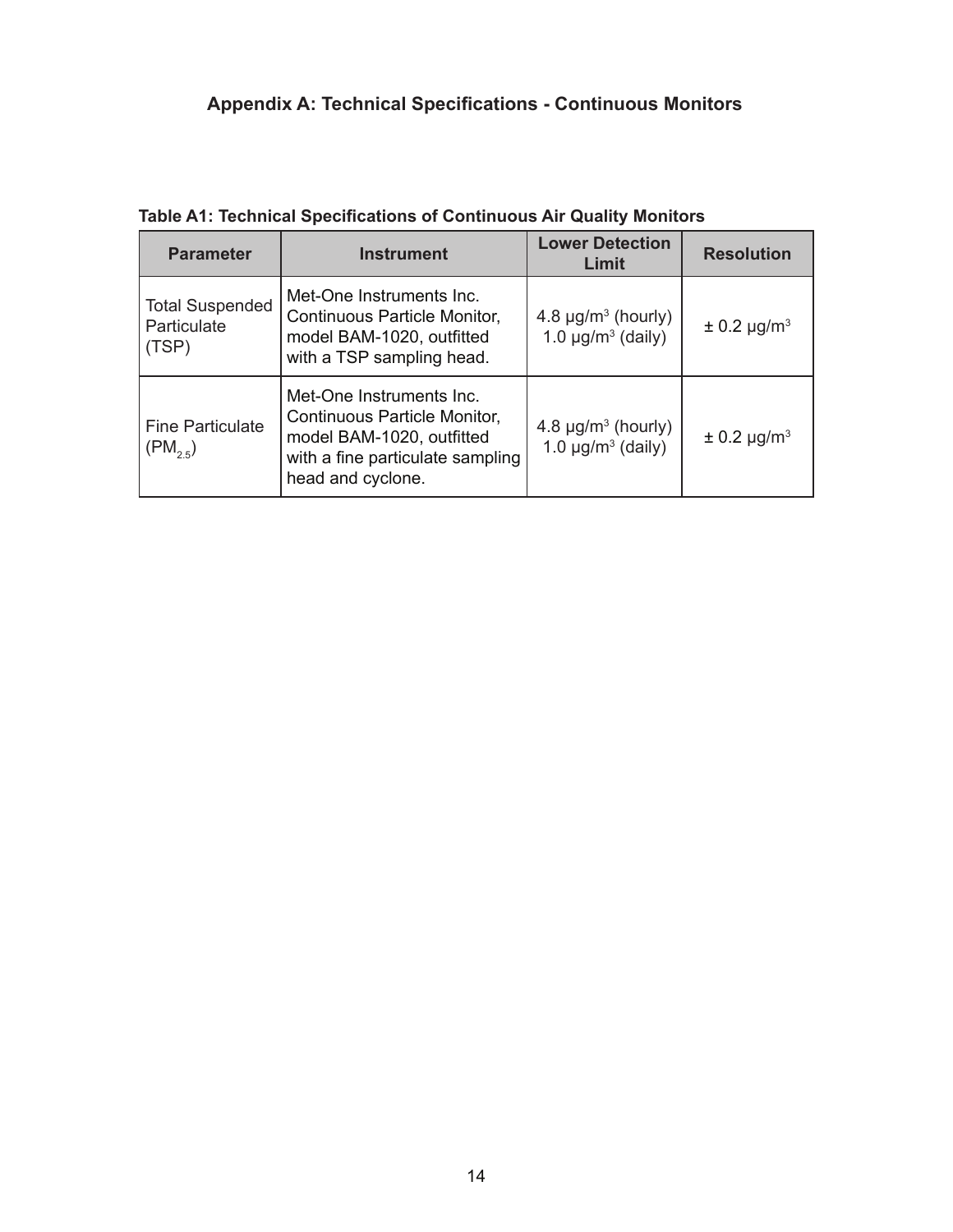

**Figure B1. Direction of Wind Origin at Royal Road**



**Figure B2. Wind Speed Distribution at Royal Road**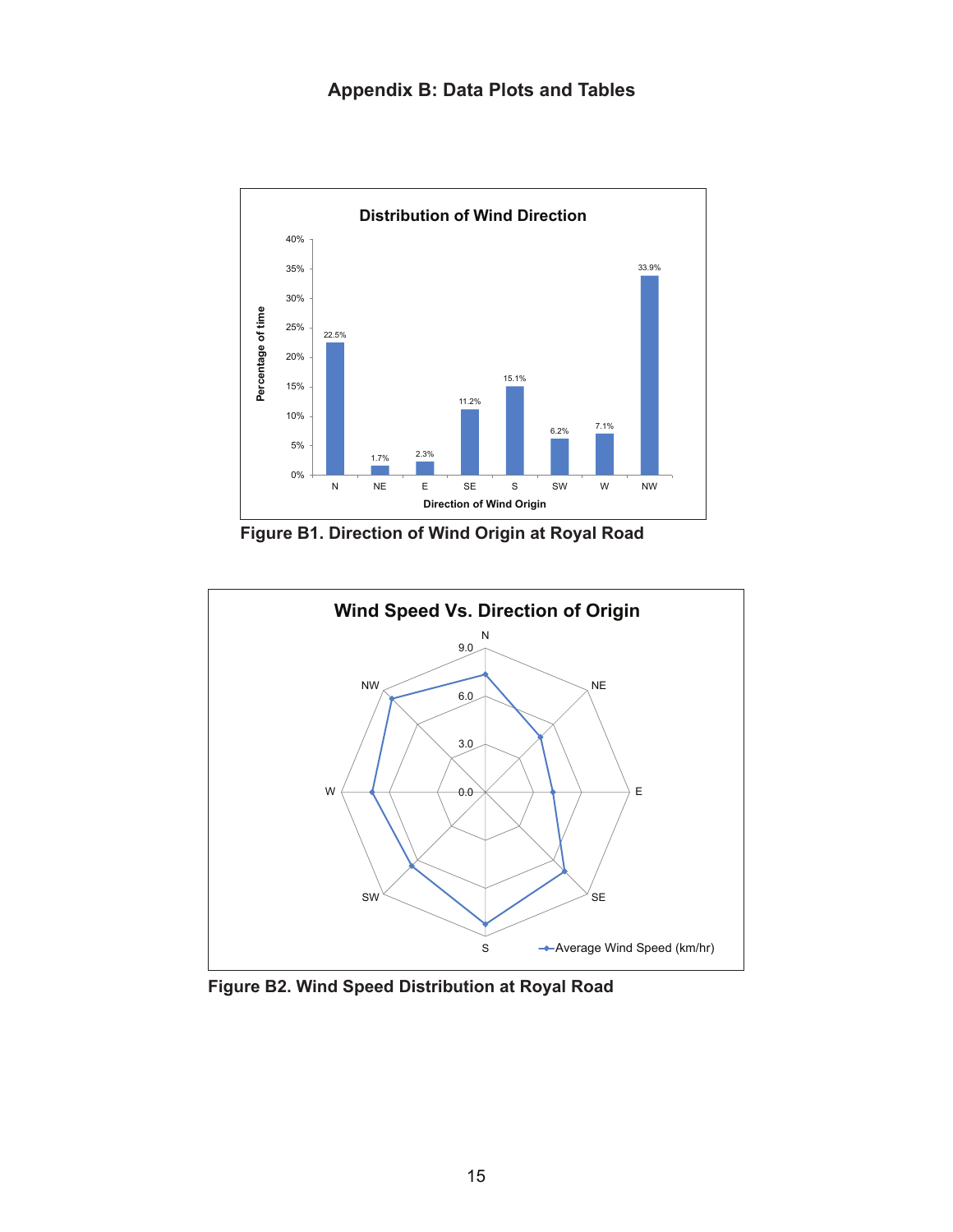





**Figure B4. Total Suspended Particulate Concentration at Royal Road-24-hour Rolling Average**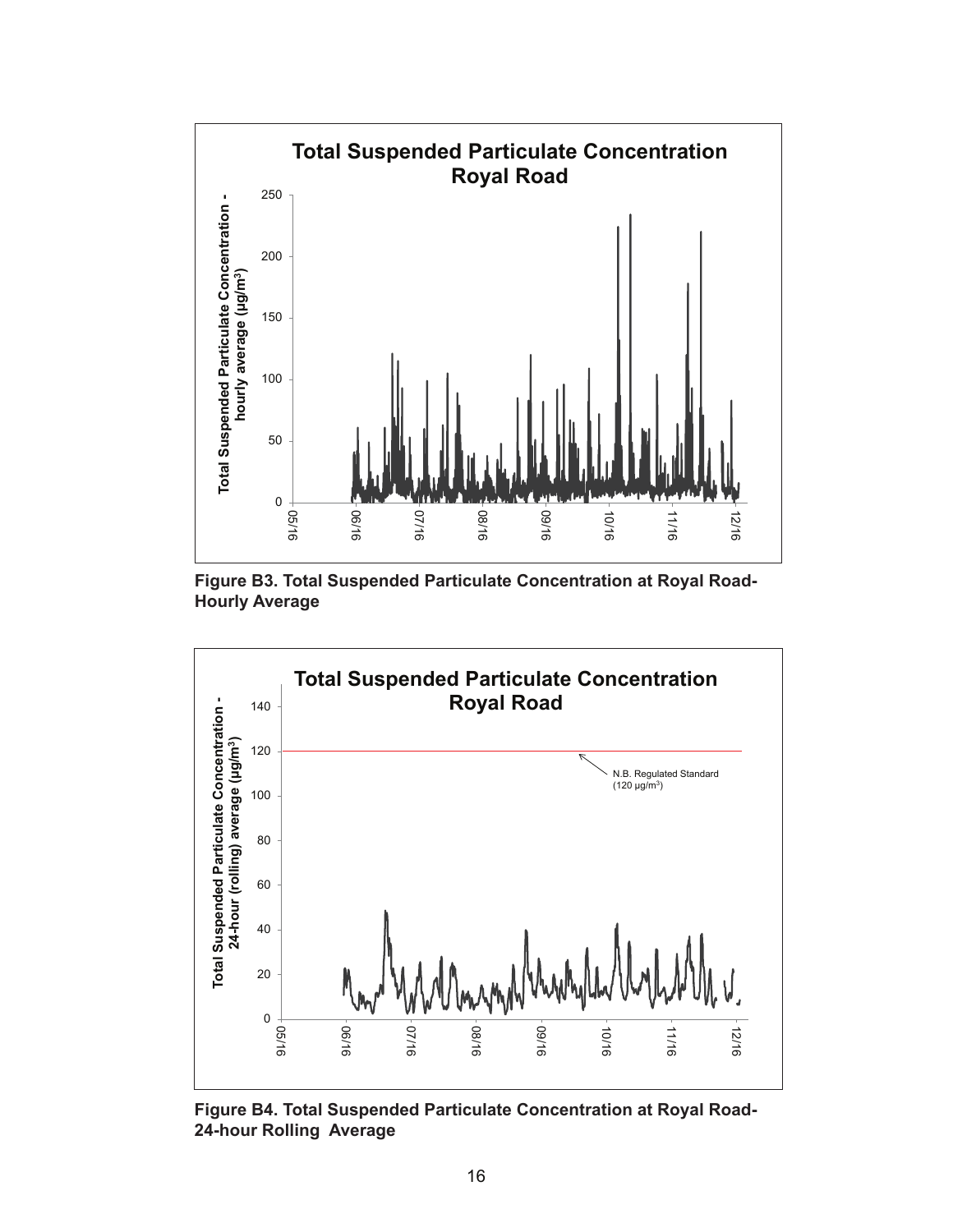

**Figure B5. Fine Particulate Matter Concentration at Royal Road - Hourly Average**



**Figure B6. Fine Particulate Matter Concentration at Royal Road - 24- Hour Rolling Average**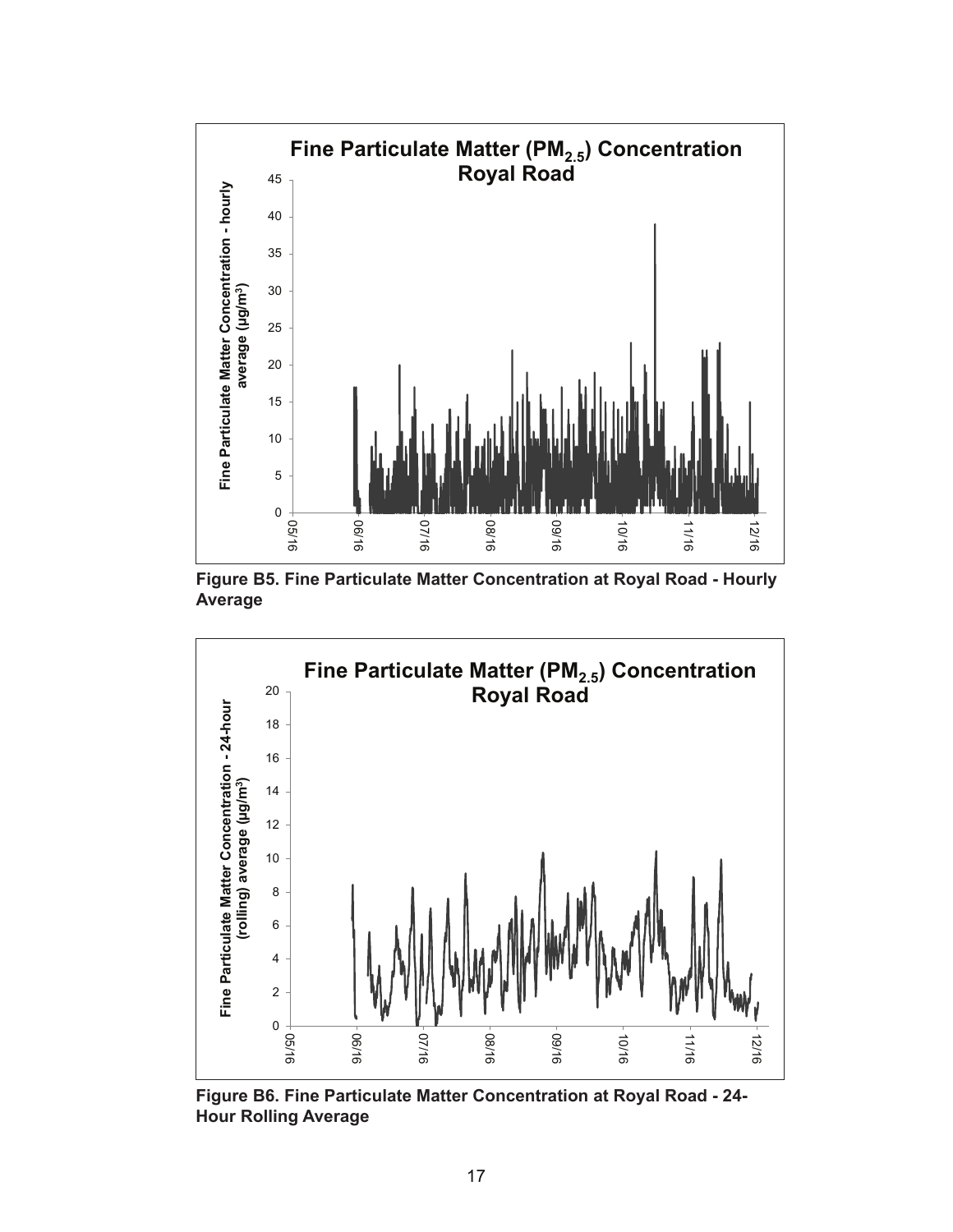

**Figure B7. Fine Particulate Matter Concentration at Aberdeen Street, Fredericton - Hourly Average**



**Figure B8. Fine Particulate Matter Concentration at Aberdeen Street, Fredericton - 24-Hour Rolling Average**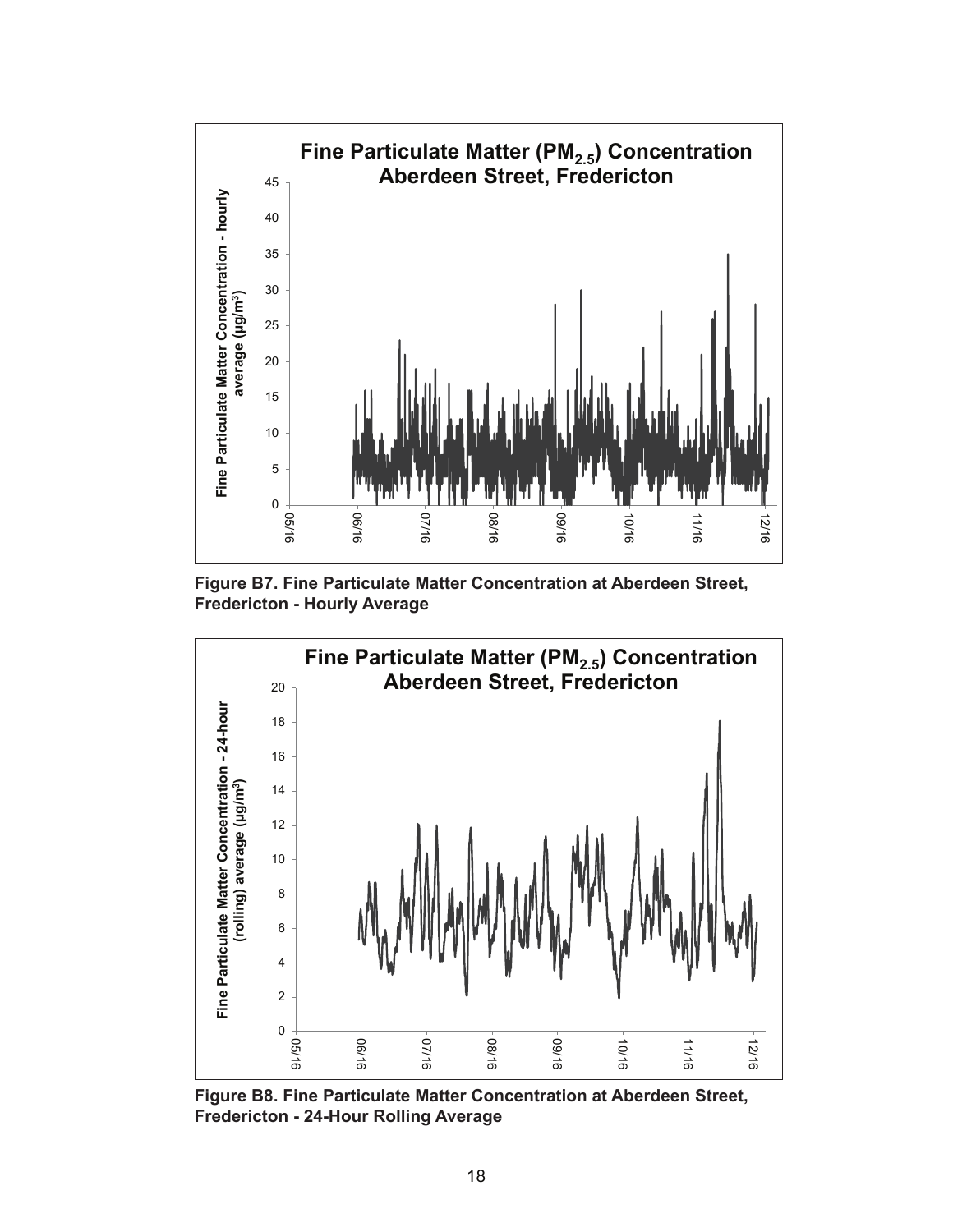**Table B1. Total Suspended Particulate (TSP) Concentration, from Filter-based Samples - Daily (24 hour) Average, Royal Road. Data Provided by Stantec Consulting Ltd.**

| <b>Date/Time</b> | TSP ( $\mu$ g/m <sup>3</sup> ) - | <b>Monitor Location</b> | <b>Notes</b>        |
|------------------|----------------------------------|-------------------------|---------------------|
| (24-hour ending) | 24-Hour average                  |                         |                     |
| 2016/05/06 7:00  | 2.1                              | Site 1                  | Below detect (<2.1) |
| 2016/05/12 7:00  | 9.7                              | Site 1                  |                     |
| 2016/05/18 7:00  | 10.3                             | Site 1                  |                     |
| 2016/05/24 7:00  | 12.9                             | Site 1                  |                     |
| 2016/05/28 10:00 | 22.7                             | Site 1                  |                     |
| 2016/06/03 7:00  | 24.3                             | Site 1                  |                     |
| 2016/06/09 7:00  | 15.2                             | Site 1                  |                     |
| 2016/06/15 7:00  | 21.3                             | Site 1                  |                     |
| 2016/06/21 7:00  | 34.6                             | Site 1                  |                     |
| 2016/06/27 7:00  | 21.8                             | Site 1                  |                     |
| 2016/07/03 7:00  | 14.4                             | Site 1                  |                     |
| 2016/07/06 7:00  | 36.1                             | Site 1                  |                     |
| 2016/07/09 7:00  | 12.6                             | Site 1                  |                     |
| 2016/07/12 7:00  | 25.3                             | Site 1                  |                     |
| 2016/07/15 7:00  | 29.9                             | Site 1                  |                     |
| 2016/07/18 7:00  | 16.4                             | Site 1                  |                     |
| 2016/07/21 7:00  | 20.8                             | Site 1                  |                     |
| 2016/07/24 7:00  | 12.6                             | Site 2                  |                     |
| 2016/07/27 7:00  | 17                               | Site 2                  |                     |
| 2016/07/30 7:00  | 18                               | Site 2                  |                     |
| 2016/08/02 7:00  | 12.4                             | Site 2                  |                     |
| 2016/08/05 7:00  | 25.1                             | Site 2                  |                     |
| 2016/08/08 7:00  | 7.4                              | Site 2                  |                     |
| 2016/08/11 7:00  | 19.6                             | Site 2                  |                     |
| 2016/08/14 7:00  | 12.5                             | Site 2                  |                     |
| 2016/08/17 7:00  | 27.4                             | Site 2                  |                     |
| 2016/08/20 7:00  | 19.1                             | Site 2                  |                     |
| 2016/08/23 7:00  | 12.9                             | Site 2                  |                     |
| 2016/08/26 7:00  | 31.6                             | Site 2                  |                     |
| 2016/08/29 1:30  | 14.2                             | Site 2                  | 19.5 hour sample    |
| 2016/09/01 7:00  | 32.1                             | Site 2                  |                     |
| 2016/09/04 7:00  | 10                               | Site 2                  |                     |
| 2016/09/07 11:43 | 24.8                             | Site 2                  |                     |
| 2016/09/10 7:00  | 35.1                             | Site 2                  | 25.75 hour sample   |
| 2016/09/13 7:00  | 35.7                             | Site 2                  |                     |
| 2016/09/16 7:00  | 20.3                             | Site 2                  |                     |
| 2016/09/19 7:00  | 15.5                             | Site 2                  |                     |
| 2016/09/22 7:00  | 28.2                             | Site 2                  |                     |
| 2016/09/25 7:00  | 10.3                             | Site 2                  |                     |
| 2016/09/28 7:00  | 12.6                             | Site 2                  |                     |
| 2016/10/01 7:00  | 15.2                             | Site 2                  |                     |
| 2016/10/07 7:00  | 32.7                             | Site 2                  |                     |
| 2016/10/13 7:00  | 10.6                             | Site 2                  |                     |
| 2016/10/19 7:00  | 17.9                             | Site 2                  |                     |
| 2016/10/25 7:00  | 7.7                              | Site 2                  |                     |
| 2016/10/31 7:00  | 5                                | Site 2                  |                     |